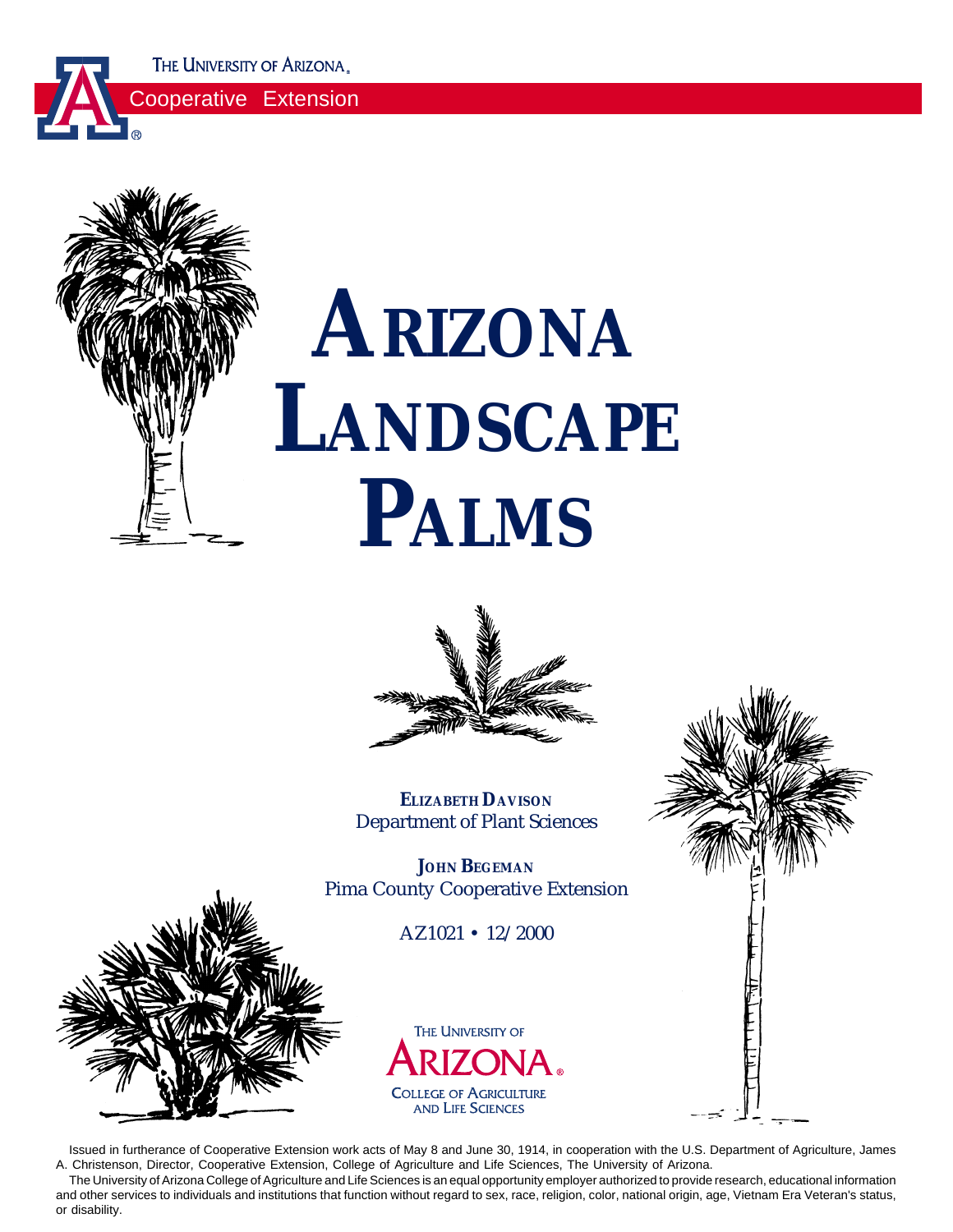# **Contents**

This information has been reviewed by university faculty.

ag.arizona.edu/pubs/garden/az1121.pdf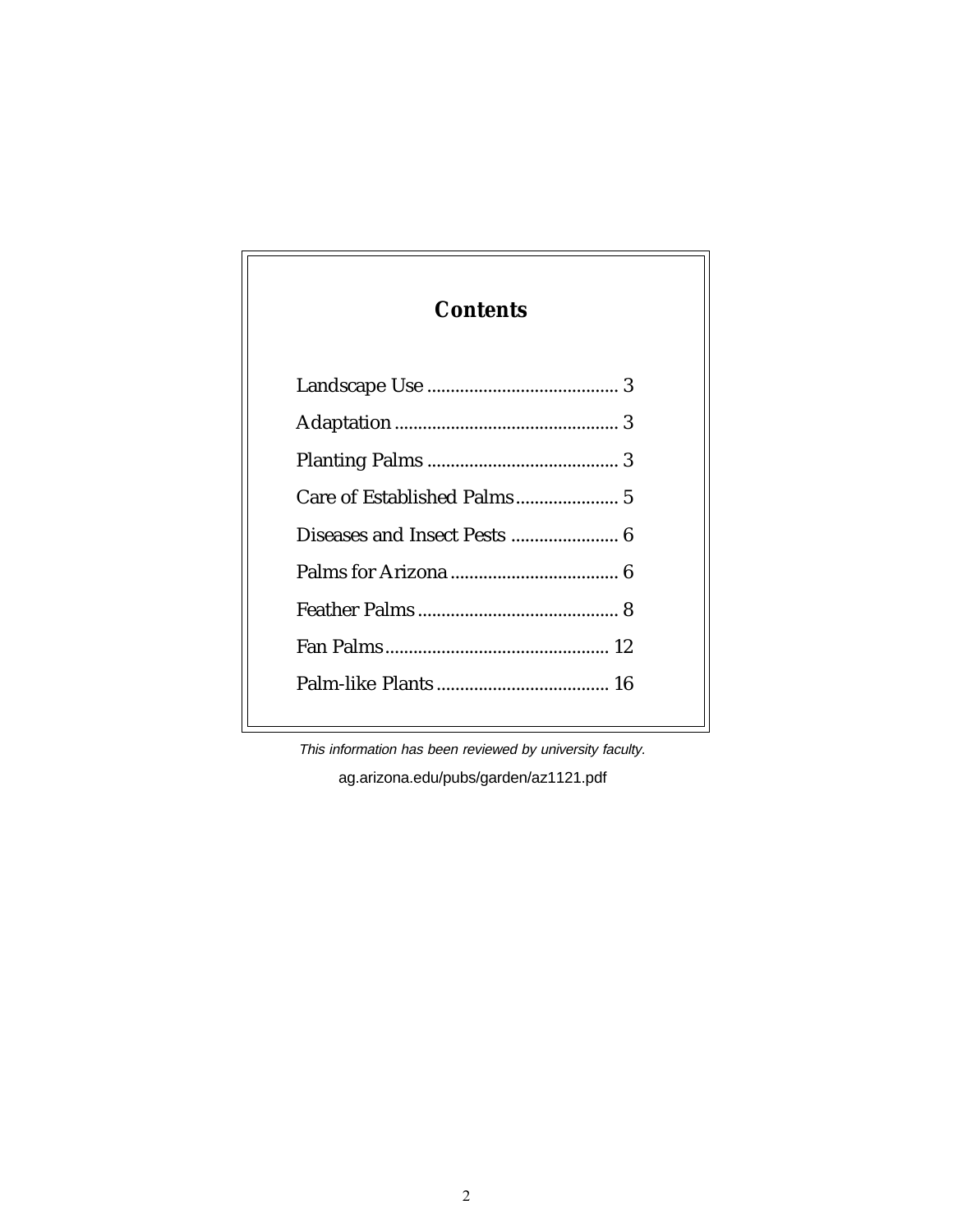

The luxuriant tropical appearance and stately silhouette of palms add much to the Arizona landscape. Few other plants are as striking in low and mid elevation gardens. Although winter frosts and low humidity limit the choices somewhat, a good number of palms are available, ranging from the dwarf Mediterranean Fan palm to the massive Canary Island Date palm. Several of the palms described in this publication are unavailable or nearly so in Arizona. They have been included because they have the potential to broaden the landscape versatility of this important plant group. In time they may become more available as a result of consumer demand or the risky and expensive process of introduction by the nursery industry.

#### **Landscape Use**

Palms are planted in groves, clumps or as single specimens for accent or background planting. They are used around public buildings, in parks, along avenues, near swimming pools and patios and in the garden wherever a bold effect or suggestion of the tropics is desired. The large-growing palms provide a dramatic feeling of space. In an architectural sense, they serve to define large spaces and to create strong vertical accents and skyline silhouettes. These qualities have a unifying effect in massive building complexes and large-scale plantings. The smaller growing palm species are equally valuable in the home landscape, providing shade, shelter and tropical ambiance.

Palms often are planted in straight, formal rows along roads and drives. Another interesting effect can be achieved by making a group or clump planting of several palms of the same species in varying heights and spacings. Such natural groupings make striking features for entrances, pool plantings and gardens in general. The slow growing and dwarf species can be planted under other trees and in tubs or planters where they remain effective for years.

Which to choose? One of the important considerations in selecting a palm is to choose an adapted species that will mature to a reasonable size for the location. Otherwise, the pretty little palm brought from the nursery in a 5-gallon container may grow one day into a monster that overpowers house and garden. Analyze the planting site for vertical space, avoiding roof overhangs. It is a serious mistake to plant tall-growing palms under power lines. In addition, all palms need a certain amount of care and grooming. Some fast-growing species require more attention than others. Your choice should reflect how much time, effort, and expense you are willing to devote to maintenance.



## **Adaptation**

Palms generally can be grown below the 4000 ft level in Arizona. However, microclimate may make the difference between success and failure in a given location. Frost pockets, where nighttime cold air tends to collect, should be avoided, especially for the tender species. Palms are most sensitive to cold as small plants. As a tree approaches maturity, it withstands low temperatures with less injury. However, few of the tropical and subtropical palms grown in southern Florida and southern California can tolerate the winter freezes that occur even in the mildest sections of Arizona. On the other hand, the desert's high summer temperatures and low humidity eliminate other palm species, notably those from humid coastal climates. Shelter from strong winds can sometimes be provided by hills, buildings, or groups of other trees.

One palm species, California Fan Palm (*Washingtonia filifera*) is native to the oases and canyons of Arizona and California. Other palms may be grown in the greatest variety in the landscapes of Yuma, Phoenix and neighboring areas. As the elevation increases, the number of adapted species generally tend to decrease. The hardiest types such as California Fan, Mediterranean Fan, Windmill Fan, Canary Island Date, and Mexican Blue can be grown in such communities as Kingman, Globe, Nogales and Douglas. During severe winters even these hardy species, especially young plants, may freeze out.

## **Planting Palms**

#### **Small Containerized Palms:**

The best time for planting palms is during warm weather when root growth is most active. Soil temperatures above 65° F aid root establishment. This generally includes the period from April through September. The preferred time is late spring to early summer.

A fertile, well-drained soil will promote luxuriant growth. One of the most important requirements is that the planting site be well-drained. Caliche, hardpan, compacted soil layers, or abrupt changes in soil texture prevent good soil drainage and aeration. The result is constantly wet, saturated soil in the planting pit and almost certain death of transplanted palms.

To test for drainage, fill the hole with water. Allow to drain, and fill a second time. If the second filling does not drain out within 24 hours, alternate provisions must be made for drainage. If necessary, dig a chimney down to a porous strata to permit excess irrigation water to drain from the hole.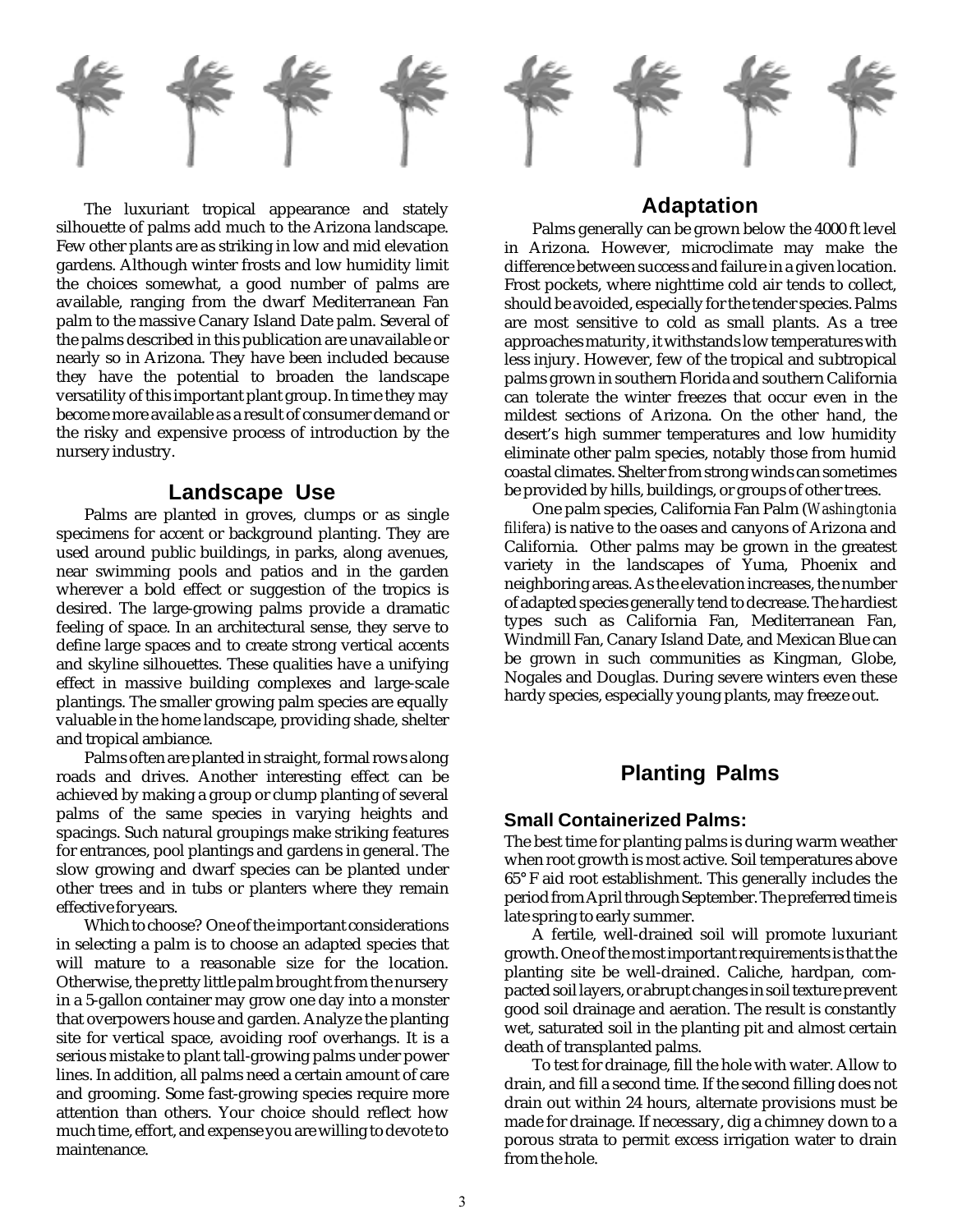material. This will eventually result in the palm sinking into the hole. Sand at more than 1/3 total volume is acceptable, if the soil is extremely heavy.

Dig the planting hole as deep as the root ball and 2 feet wider on each side. Set the crown of the containerized palm at the original soil level so that soil temperatures, water and aeration are conducive to root expansion. Do not cover the crown or young trunk with soil. New roots will emerge both above and below the rootball. Settle the backfill soil with a water from a hose.

Water thoroughly at planting time. Make a berm above grade (about 2 feet out from the trunk) so that slow soak from hose or bubbler can gradually fill it and saturate the root zone. Palms that are set out in warm weather will probably need to be watered every day for the first 2 weeks after planting. Check the soil moisture content in the root ball to determine this, since the container soil will often dry out faster than the surrounding backfill soil. The goal at this stage is to keep the root ball moist but not constantly soggy wet.

As roots begin to grow out and draw moisture from a greater volume of soil, irrigations can be spaced further apart.

- Bubbler Irrigating: every day for the first 2 weeks gradually increasing the interval to every 7 days for the remainder of the first growing season, depending on soil type (*see below*).
- Drip Irrigating: with 4 emitters spaced 1.5 2 feet from the trunk, and 8 emitters spaced 4 feet from the trunk. Daily to start, then gradually increase the time between irrigations according to the soil type.

In both cases, the timing and frequency of irrigations will depend on how well the soil holds water. Sandy soils will drain quickly and need more frequent applications than clay soils. Always water to a depth of 2 ft. Check with a probe, long screwdriver or piece of rebar to see if the soil is soft to that depth. A layer of mulch spread 2–4" over the irrigated zone will help to reduce soil temperatures and conserve water so that less frequent applications are necessary.

#### **Large Pre-dug Palms:**

Do not amend the backfill with manure or organic<br>porol and any discrete and more to the backfill with manure or organic<br>plable, if the soli is settemely heavy. It also values is the hole. Sand volume is<br>the hole. Sand at Large landscape palms are usually dug from established groves or landscape plantings. They must be handled gently and with care in all phases of the transplanting operation. Rough handling or bumping can damage the terminal bud and kill the tree. Once dug from the original location, palms should not be left lying out in the hot sun for long periods of time either at the digging site or at the planting site. The root ball should be kept moist, and the trunk securely braced in transit. One way to accomplish this is to cover the root ball with damp burlap. Do not use plastic for this purpose, since it will trap heat.

Dug palms regenerate some roots from the cut ends, but other new roots develop from the root crown. In some species, increased root regeneration has been measured with longer cut stubs in larger root balls. Root regeneration depends on adequate water and oxygen. At times the root ball may be deeper than it is wide. In general, larger root balls make for better establishment in less than perfect conditions.

Water of dug palms is stored in the trunk and lost through the leaves. For this reason, up to half of older living fronds may be removed for transport. The remaining fronds are tied together over the tender bud with a biodegradable twine to protect it from drying and sun scald. (On some species the bud may be actually splinted to protect it from breaking.) Depending on the time of year the palm is planted, the fronds should be left tied around the bud for 2 to 3 months. In arid climates, the chance of the twine actually rotting is slim. When new growth begins to bulge out below the point at which the fronds are tied, the rope may be cut to gradually release the foliage. Leave the old fronds in place for a month more to protect the bud and new leaves.

The planting hole for large pre-dug palms should be only as deep as the root ball and should drain in 24 hours as discussed above. Backfill need not be amended. Loosen the soil 3 feet beyond each side of the root ball to encourage lateral root growth.

Large pre-dug palms should be planted at their original planting depth. Planting too deeply may cause root suffocation due to restricted oxygen, nutritional deficiencies, root rot disease and frequently loss of the palm.

Don't plant the crowns deep simply to ensure that the trees don't fall over.

Large palms may be braced when installed with at least three 2x4 lumber braces (at 45° from the ground) against 1 ft lengths of 2x4 that are vertically strapped or banded around the trunk.



Protect the trunk with nylon, burlap, or other suitable material where the one foot lengths of 2x4 are secured. Do not nail these vertical pieces into the trunk. Supports can be removed when fronds are untied.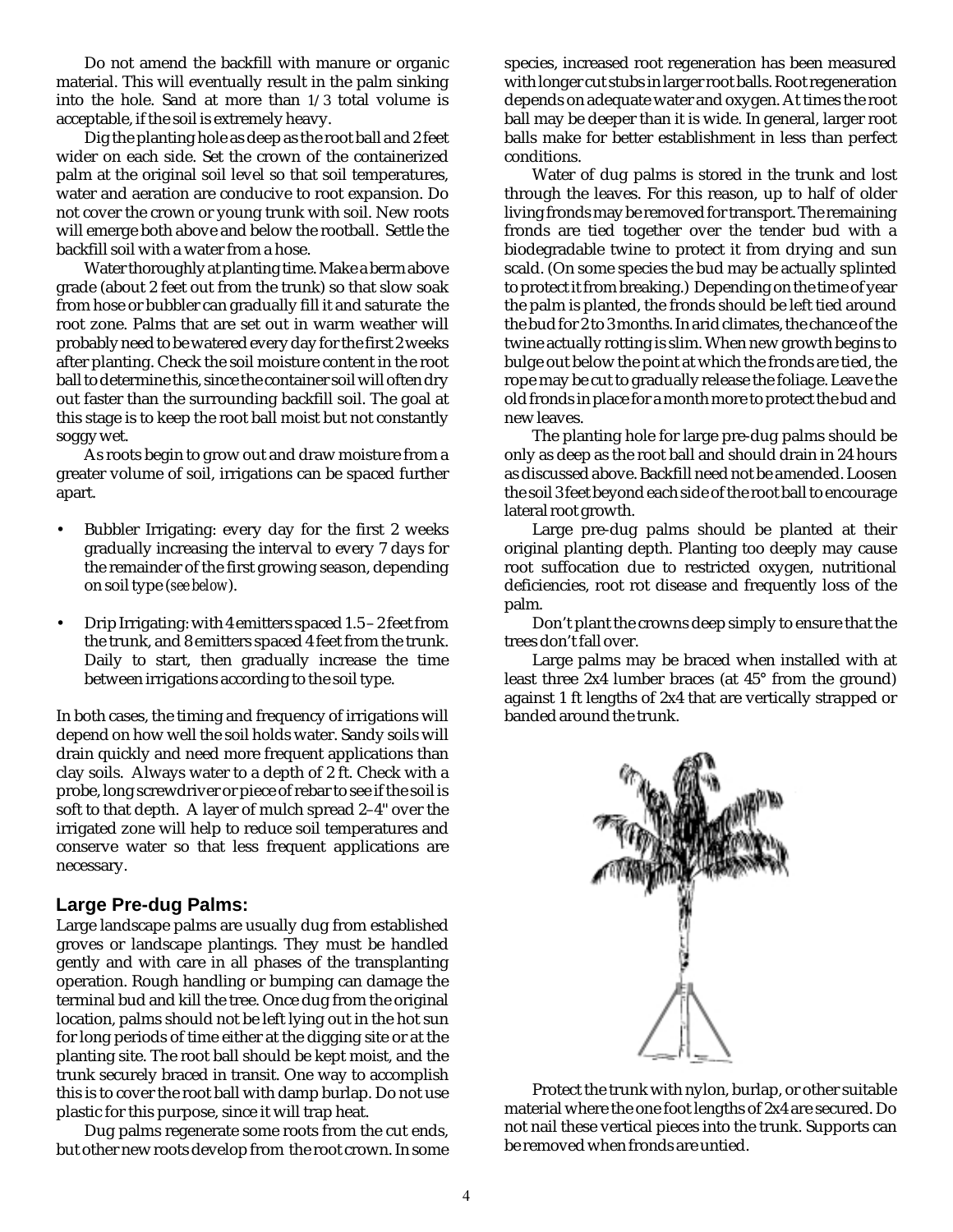Water large palms immediately as discussed above. Daily irrigations to a depth of 2 ft may gradually be reduced to once a week during the first warm season. Allow for differences in soil texture: clay soils will need watering less often than sandy soils. Bubbler or soaker irrigation into a built-up well should wet an area 2 feet beyond the root ball. As discussed above, drip emitters should be spaced at 2 feet and at 4 feet beyond the trunk.

## **Care of Established Palms**

#### **Palms in Turf**

Palms are often planted in turf areas. To look their best, they should be separated from the turf by a small mulched area that prevents the grass from growing right up against the trunk. Weed-whip and mower wounds on palm trunks are permanent and provide an entrance for diseases and insects. Palms in turf should also be protected from sprinkler spray, both because the terminal bud may develop a heart rot disease and because salts from water evaporation can encrust on the trunk or leaves. Because irrigation schedules for turf are not adequate for palm establishment, the trees should be on their own schedule that will allow deeper watering to the 2' depth.

#### **Irrigation**

Deep watering on a periodical basis is crucial for landscape palms in the desert. Native palms grow at oases; they are not "drought tolerant." To some extent growth rate can be regulated by watering practices. In general trees growing in sandy soils need irrigation more frequently than those planted in clay soil. Roots of established palms should be encouraged to extend 4 feet beyond the trunk by spacing drip emitters in a circle at the 4 ft distance. Established palms of most species do well with slow irrigation to a 2 ft depth every couple weeks in summer and the same amount every four to six weeks in winter.

#### **Fertilization**

Palms look considerably better if they have adequate nutrients. Fertilizing established palms is one of the important ways to keeping them vigorous and attractive. In Arizona landscapes, nitrogen is the most commonly deficient nutrient; when it is lacking, older fronds turn pale green or yellow. Many palms in certain soils also suffer from potassium deficiency (yellowing of older leaves, including midrib). Some trees show Magnesium deficiencies (yellow band on older leaves, with central vein remaining green). In all cases preventative fertilization is best, since the discolored leaves don't recover.

Lush green growth will result from using a "palm special" fertilizer that contains about 3 times as much nitrogen and potassium as phosphorous (the first and third numbers on the bag are approximately 3 times the middle number), plus Mg and micronutrients. Look for a product that supplies 10-20% N, 5%P, and 10-20% K (roughly equal to N), and also includes 1-3% Mg, .5% Mn ,

.5% Fe, and S, Zn, Cu, and B (micronutrients that are often lacking). Apply this product to palms after their first establishment summer, following directions on the label for the tree's size. Spread the product under the canopy (avoiding the area next to the trunk) in mid spring and again in early summer. Water thoroughly to the 2 ft depth

#### **Pruning**

The pruning requirements of palms vary from species to species. As new foliage is produced from the terminal bud at the top of the crown, the lower and older leaves (fronds) gradually turn brown and die. If left alone, these eventually fall off, some sooner than others. Pruning of palms can keep them looking tidy, but pruning too high up or too close on the trunk can cause damage, disease, water uptake problems, or trunk constriction.

In some cases, old dead leaves persist for a long time to form a thatch or "shag" or "skirt" which may be considered attractive in large scale situations. A thatch of dry leaves is left on the Fan Palms by those who feel that this is part of the character of the trees. Those who consider the dead leaves objectionable have them removed each year.

In any case, green leaves should not be removed. Do not prune up beyond the horizontal since this exposes tender tissues and may lead to disease, bud damage, splitting or constriction of the trunk (called "pencil pointing"). Palms that have been pruned too close often break in winds. Typically the leaf bases are allowed to stay until they are completely dry, thus easier to cut off. The old leaf bases on California and Mexican Fan palms or Mediterranean Fans can be cut off with a sharp linoleum knife. Shaving or skinning trunks is unnecessary and may cause wounds that allow entry of insects or disease.

Another group of palms lose leaves almost as soon as they begin to age. Some develop a smooth trunk that shows a pattern of ring-like scars where old leaves were once attached. Some people think the Date Palms need considerable grooming to look good; others like the full round head. The correct technique is to remove yellow or brown leaves and flower/fruit stalks in June or July. Leaf bases may be left on until they are easier to remove. Do not remove green leaves. Do not prune up beyond the horizontal since this leads to bud damage, disease, or "pencil pointing" of the trunk. Palms should not look like carrots.

In parts of Arizona where palms are marginally coldhardy, the foliage may be injured by low winter temperatures. Lower and outer leaves usually show the most extensive injury. Trees that have been over-pruned tend to be vulnerable. Damaged fronds can be removed in the spring in the annual trimming. Some species have messy flower or fruit stalks that can be cut off close to the trunk. If annual pruning is scheduled for after flower stalks have emerged, both stalks and brown fronds can be removed in a single operation.

Nails or spikes should not be used to climb palms. Wounds in the trunk are permanent. In all cases, gloves, goggles, and head protection should be worn. Engage the services of a certified arborist for big palms.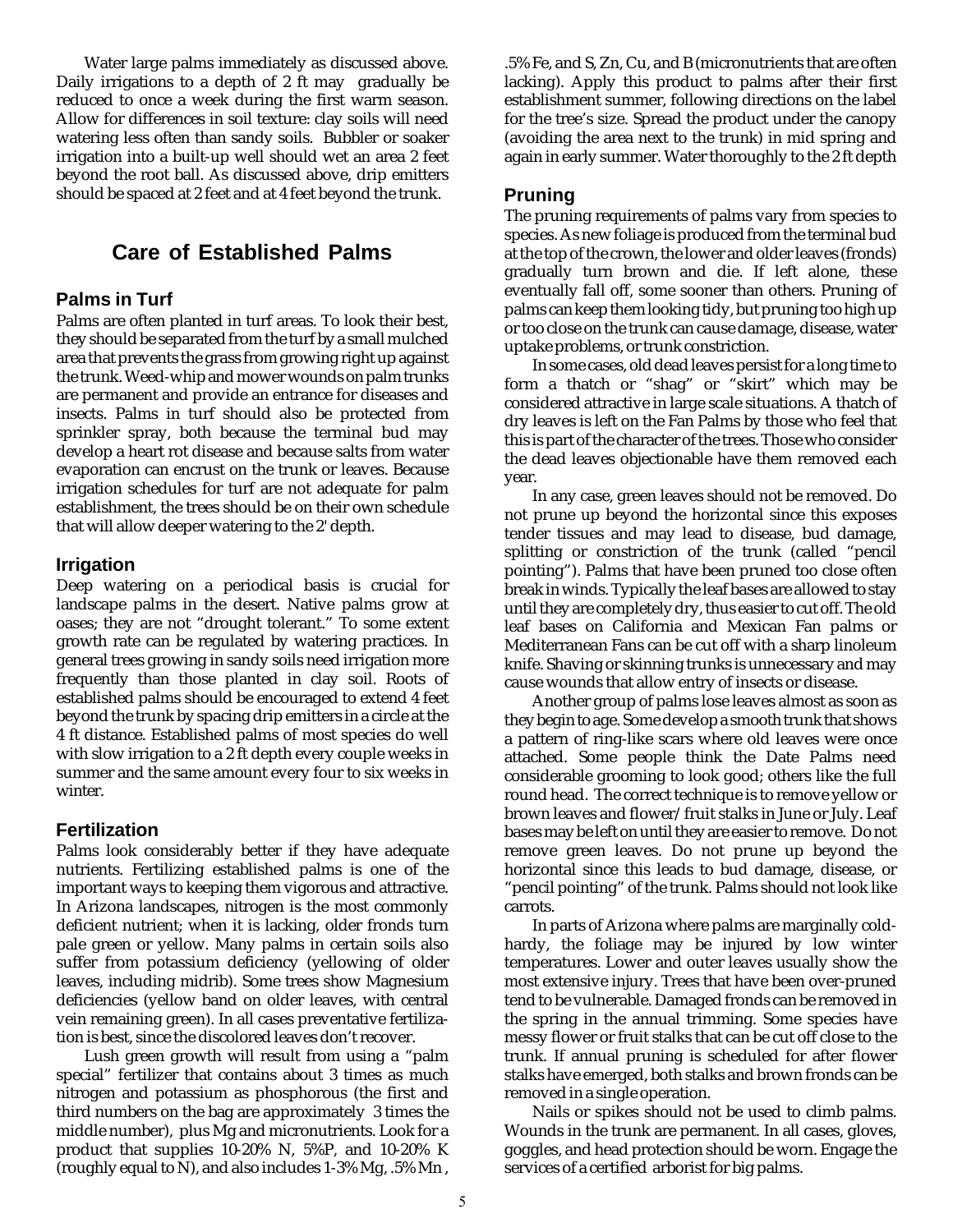## **Diseases and Insect Pests**

#### **Texas Root Rot** (Phymatotrichum omnivorum)

All palms are resistant to Texas root rot and may be planted in soils infested with the fungus. However, palms growing in infested soil should not be transplanted to noninfested areas, as their roots may harbor and spread the fungus.

#### **Giant Palm borer** (Dinapate wrighti)

A large beetle whose larvae or grubs live inside the trunks of both *Phoenix* and *Washingtonia* palms.

*Symptoms:* Round holes in the trunks, about the size of a quarter, indicate where the adult beetle has exited after 3 to 9 years of feeding on the trunk tissue. Many grubs feeding inside a palm can weaken the trunk to the point that it may snap off in a high wind.

*Treatment:* None reported to date. Avoid buying trees with the visible exit holes. Proper planting and care to ensure good health and vigor, and the ability to resist the insect, is the best way to aid your trees. The number of holes will give in indication as to the degree of infestation.

#### **Diamond Scale**

(Sphaerodothus neowashingtonia) Affects Washingtonia fan palms.

*Symptoms:* Appearance of black, diamond-shaped fruiting structures (several centimeters in length) that appear on leaf blades and petioles. Spores are large and black and often in such abundance that leaves appear to be covered with sooty mold. Leaves turn yellow, droop, and eventually die.

*Treatment*: No effective treatment reported at this time. Removal of infected foliage and use of a protective fungicide may help.

# **Palm Flower Caterpillars — Palm Budworms**

#### (Litoprosopus coachella)

The adult stage of this insect is a tan moth with two black eyes on each hind wing. The larva is a 1-inch pink-togreenish caterpillar that feeds on the flowers of some fan palms. While the injury is not serious, it may predispose the tree to infection by palm bud rot.

Palm flower caterpillars are not especially noticeable until the maturing larvae drop to the ground beneath the tree. At this time they may become a litter nuisance in the landscape or in buildings to which they migrate in search of shelter.

*Treatment:* Remove flower stalks before they are fully expanded. Contact a Cooperative Extension office, if necessary, for chemical control recommendations.

#### **Lightning Injury**

Lightning may injure or kill palms.

*Symptoms:* Overnight collapse of the crown foliage or shattering and charring of the terminal bud on large palms following severe thunderstorms may be due to lightning. In some cases the only apparent damage is a thin, jagged groove and strip of shattered bark extending down the trunk. If the bud or upper trunk is damaged extensively, the tree will probably die. The sudden collapse of leaves is sometimes incorrectly diagnosed as a symptom of bud rot.

*Treatment:* Little can be done for a lightning-struck palm other than routine irrigation. The full extent of injury is not always obvious immediately after a lightning strike occurs. Damage that at first seems superficial may later prove to be serious or lethal. Within a period of several weeks, it is usually clear whether the tree will recover.

#### **Root-knot nematode**

Root-knot nematodes, *Meloidogyne* species, infect roots of many different plants and have been reported on many different kinds of palms. The nematodes invade the roots, especially small feeder roots, and disrupt the movement of nutrients and water. Small roots are often killed. Root-knot nematode infection often can be easily recognized by the swellings on the roots of many host plants, but in palms these symptoms may not be noticeable since swellings are very small. Root-knot nematodes are most active in warm, moist, sandy soils that are also the best conditions for root growth of many palm species. Severe infections result in decline of the entire tree. Newly emerging fronds may be small and bunchy. There is no known resistance in palms. Once introduced into soils, root-knot nematode is impossible to eradicate. Prevent disease by planting only vigorous plants with healthy root systems. If replanting an infested site, soil can be fumigated by a licensed pest control applicator prior to planting with a fumigant such as metam sodium.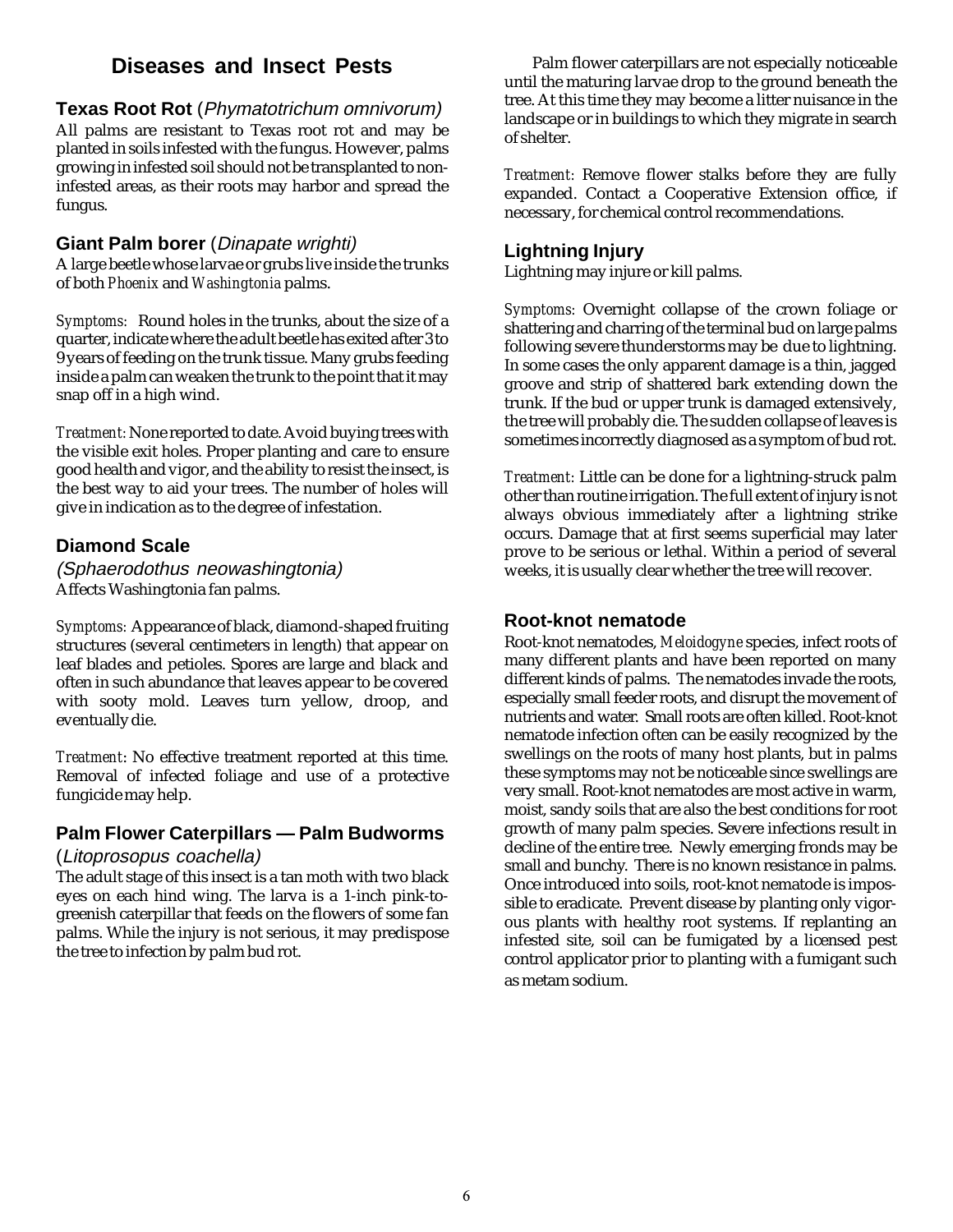# **Palms for Arizona**

It is convenient to distinguish two groups of palms on the basis of leaf form. Palms with pinnate leaves are called "feather palms."



Those with palmate leaves are commonly known as "fan" palms.



The following species are grouped accordingly.

See the map below to evaluate a species for your area. For further information, see *Arizona Plant Climate Zones* (Arizona Cooperative Extension publication AZ1169).

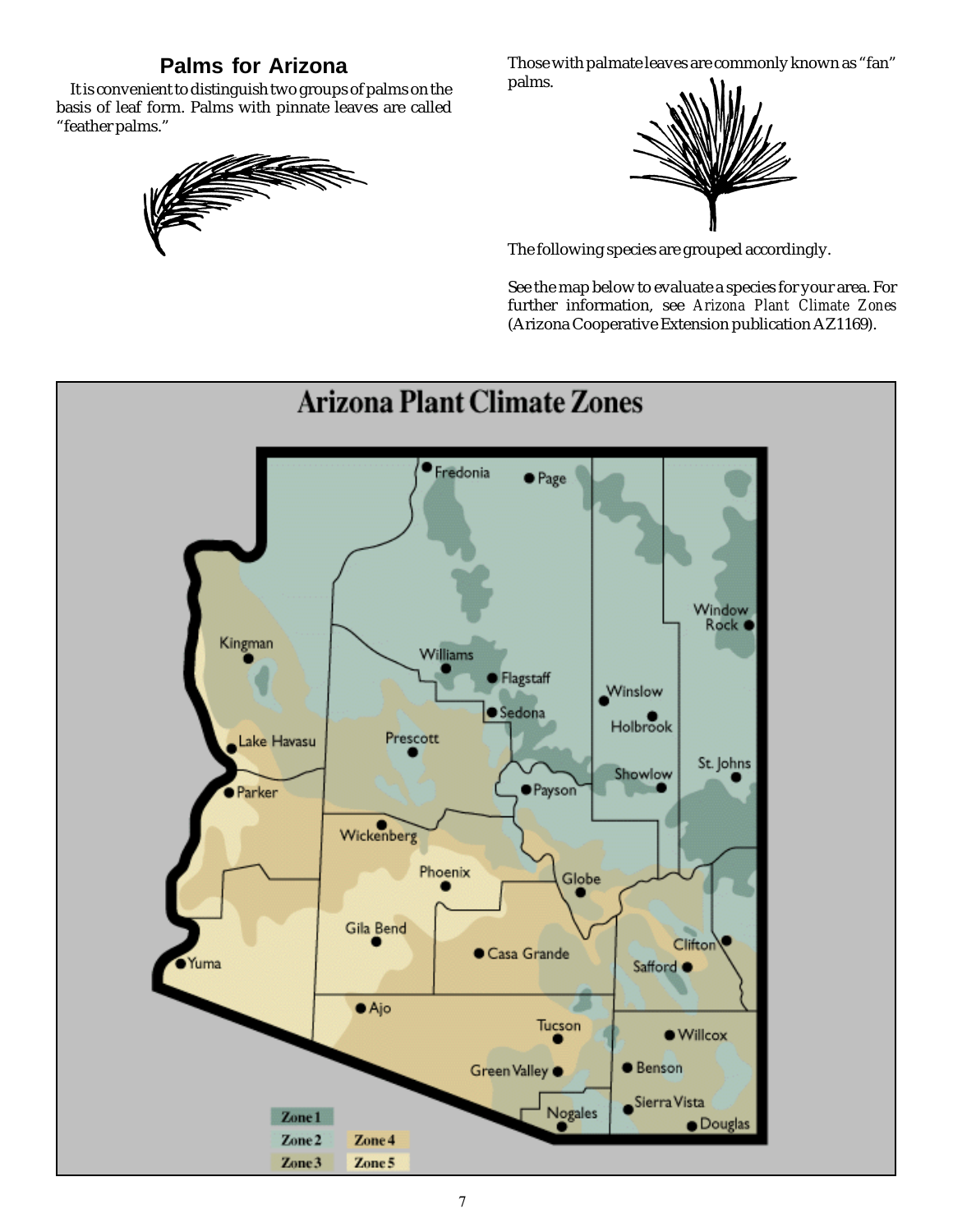Common Name: **Queen Palm** Scientific Name: *Syagrus romanzoffianum*



- **Description:** This tall, graceful palm displays a luxurious head of arching 10– to 15–foot fronds. Prominent rings develop on the smooth gray, upright trunk. The brightgreen, feathery leaves form long, papery filaments with exposure to wind and temperature extremes.
- **Landscape Use:** The Queen Palm creates a lush, tropical effect for pools, home gardens or courtyards of large buildings. It makes a showy appearance both as a single specimen or clumped in groups.

**Foliage:**Evergreen

**Climate Zone:** (4), 5

**Height:** 30'-40'

**Light Exposure:** Part shade to full sun

**Spread:** 15'-30'

**Water Use:** Medium to high

**Growth Rate:** Moderate to fast

**Trunk Width:** 1.5–2'

- **Cultural Requirements:** This palm responds well to nitrogen fertilizer, extra iron and ample water. Planting in protected areas helps to reduce wind damage.
- **Problems:** Sensitivity to cold generally limits use to below 2500 feet in elevation. Fronds may develop iron chlorosis or Manganese deficiency. Susceptibility is shown to spider mites, root knot nematodes, and bud rot. Possible damage in high winds.

Common Name: **Pindo Palm** Scientific Name: *Butia capitata*



- **Description**: A crown of gray-green fronds strongly recurved, create a graceful cascading effect for this feather palm. The stocky trunk becomes patterned with the stubs of old leaf bases. Females bear large clusters of edible fruits with a pineapple-like flavor.
- **Landscape Use**: Pindo Palm is excellent as a low, bushy specimen for containers, tubs or gardens. It is attractive when interplanted among tall, slender palms.

**Foliage:** Evergreen

**Climate Zone**: (4), 5

**Height**: 10'-20'

**Light Exposure**: Part shade, full or reflected sun

**Spread:** 5'-15'

**Water Use**: Medium to high

**Growth Rate:** Slow

- **Trunk Width**: 1 2'
- **Cultural Requirements**: Old fronds need to be cut evenly to avoid a ragged appearance. Deep, infrequent irrigation is best.
- **Problems**: Iron chlorosis can occur on alkaline and poorly drained soils. Susceptibility is shown to bud rot and root knot nematodes.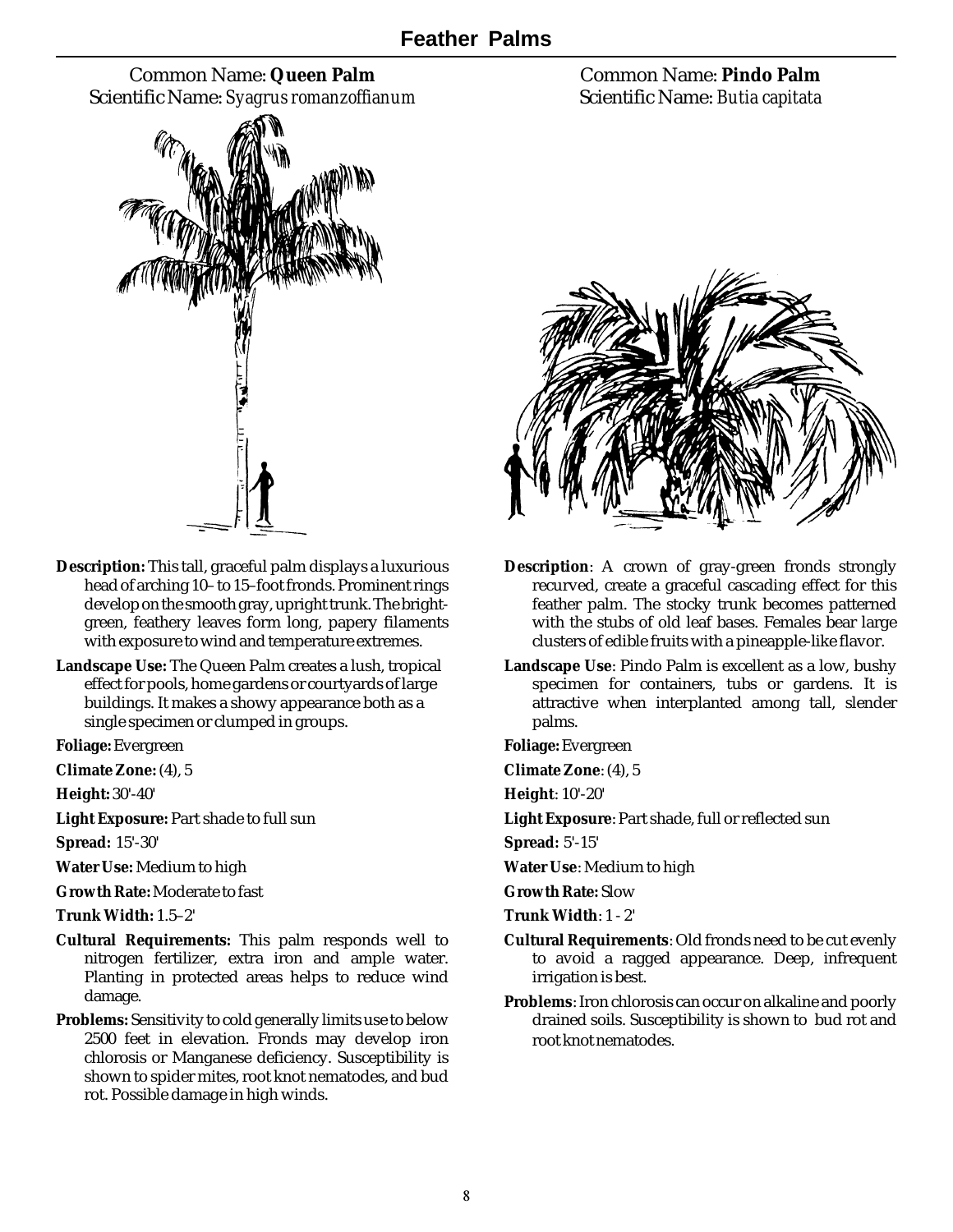Common Name: **Costa Rican Parlor Palm** Scientific Name: *Chamaedorea costaricana*



**Description**: This small clump-forming palm has slender bamboo-like trunks and graceful feathery leaves.

**Landscape Use:** Tolerance to low light levels makes Costa Rican Parlor Palm an excellent plant for warm shaded outdoor areas or for indoor use. This is a frost tender palm. Outdoors it it best used as a container plant.

**Foliage**: Evergreen

**Climate Zone**: (3), (4), (5)

**Height**: 8'-10'

**Light Exposure**: Full shade

**Spread**: 4'-6'

**Water Use**: Medium to high

**Growth Rate**: Moderate to fast

**Trunk Width**: clumping

**Cultural Requirements**: The Parlor Palm thrives in moist soil but will stand some neglect in watering. The shaded, protected locations required for outdoor use will usually be a few degrees warmer than nearby open areas on cold nights. When temperatures drop below the mid-20s in open areas, container plants should be moved indoors.

**Problems**: None recorded in Arizona other than sensitivity to frost.

Common Name: **Chilean Wine Palm** Scientific Name: *Jubaea chilensis*



- **Description**: The Chilean Wine Palm develops a massive, columnar trunk which is one of the thickest of all palms. This self-pruning species forms a handsome patterned surface on the gray trunk. The dense featherduster crown is made up of stiff, bristling leaves.
- **Landscape Use**: The massive character of Chilean Wine Palm merits its use as a specimen in parks and large garden areas.

**Foliage**: Evergreen

**Climate Zone**: (4), (5)

**Height**: 50'-80'

**Light Exposure**: Full sun

**Spread**: 20'-30'

**Water Use**: Medium to high

**Growth Rate**: Extremely Slow

**Trunk Width**: 4'-6'

**Cultural Requirements**: Regular watering and fertilization is best.

**Problems**: Not commonly available in Arizona.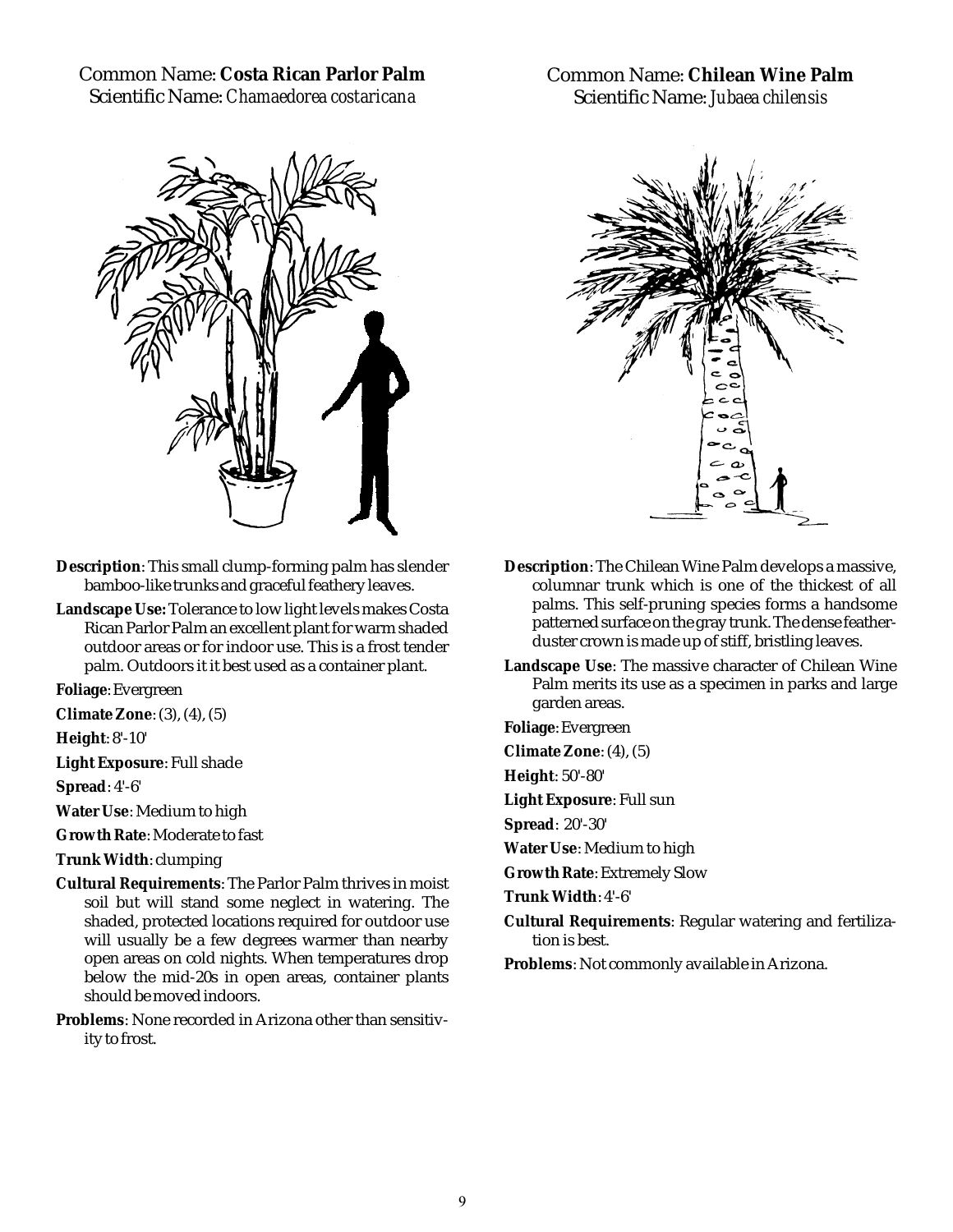# Common Name: **Canary Island Date Palm**

Scientific Name: *Phoenix canariensis*



- **Description**: Canary Island Date Palm is a large, widespreading feather palm of majestic proportions. The glistening, dark green leaves with orange midribs are long and arching, giving the crown a distinct fountain-like outline and form. The trunk of young trees is pineapple-shaped becoming columnar at maturity. Female trees produce clusters of orangeyellow fruit in the fall.
- **Landscape Use**: Most effectively used along avenues, in parks and large commercial and residential landscapes. Young trees make attractive and undemanding container subjects.

**Foliage**: Evergreen

**Climate Zone**: 4, 5

**Height**: 40'-50'

**Light Exposure**: Part shade, full or reflected sun

**Spread**: 20'-40'

**Water Use**: Medium to high

**Growth Rate**: Slow

**Trunk Width**: 3'-4'

- **Cultural Requirements**: Deep, regular irrigation and fertilization encourages faster growth. Periodic pruning and grooming are necessary for best appearance.
- **Problems**: Fruit is messy and attractive to birds. Pruning maintenance can be costly. Dry rot is sometimes an unsightly problem on frond stubs and trunk. This palm recovers slowly from frost damage. Susceptible to rootknot nematodes, bud rot, and palm borers. May develop magnesium deficiency.



- **Description** A rough textured slender trunk and feathery, widespreading canopy characterize the Date Palm. The gray-green head of leaves is ascending in the center and downcurving towards the outside, giving a stiff formal appearance. Offshoots may appear at ground level or on the trunk. Trees are male or female, and both sexes must be planted to ensure fruit production. In some areas, pollen can be obtained commercially to fertilize a single female tree.
- **Landscape Uses**: In urban landscapes this palm makes a dramatic specimen tree. It is also planted in rows along roadways and drives. The Date Palm blends well with desert growth to give a feeling of a desert oasis. Its slender trunk makes this species more graceful for some landscape uses than Canary Island Date Palm.

**Foliage**: Evergreen

Climate Zone: 4, 5

**Height**: 50'-60'

**Light Exposure**: Part shade to full sun

**Spread**: 25'-35'

**Water Use**: Low, medium or high

**Growth Rate**: Slow

**Trunk Width**: 2'-2.5'

- **Cultural Requirements**: To develop a single trunk or maintain a neat appearance, offshoots need to be removed or limited to a few in number. Transplanting is best in summer. Regular irrigation and fertilizer encourages best growth.
- **Problems**: Old fronds and fruit drop require considerable cleanup. Too messy for pool/patio use. Susceptible to bud rot, palm borer, and nematodes. Pruning may be costly when the palm is tall.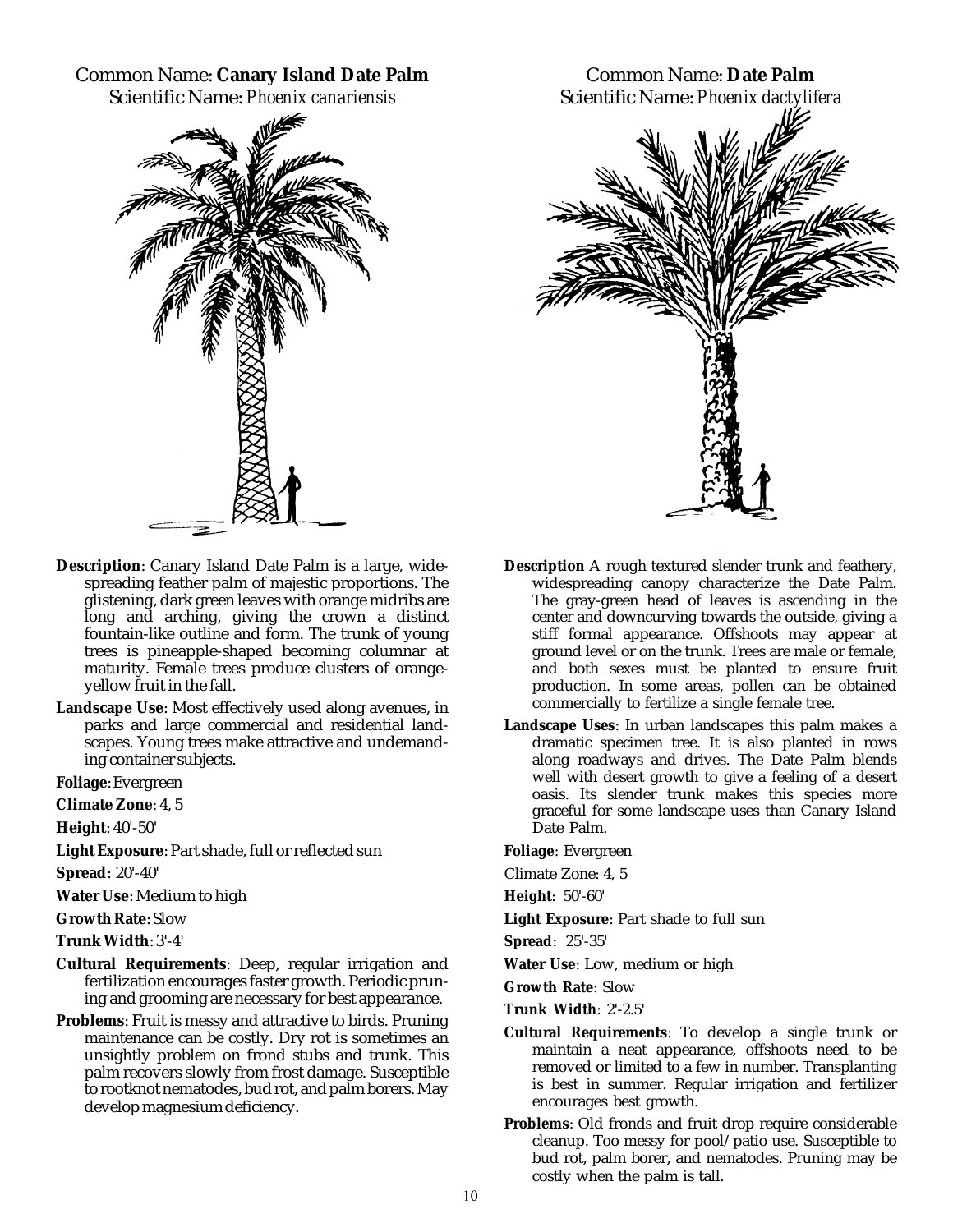Common Name: Senegal Date Palm Scientific Name: Phoenix reclinata

Common name: **Pygmy Date Palm** Scientific Name: *Phoenix roebelinii*



- **Description**: Tall and slender, this species develops a dense head of graceful, feathery fronds. The bright green leaves are much smaller than those of the Canary Island or Date Palm. Suckers from the base can be encouraged to form a tree with several trunks. These tend to lean away from one another as they mature. Hybrids of this species and Canary Island Date Palm are hardier and more massive in scale.
- **Landscape Use**: This is a very striking specimen palm adapted for use in warm, sheltered microclimates in low elevation desert locations. The slender leaning habit of the clump form lends great charm and a distinctly tropical appearance to the landscape.

**Foliage**: Evergreen

**Climate Zone**: (5)

**Height**: 20'-30'

**Light Exposure**: Part shade to full sun

**Spread**: 8'-12'

**Water Use**: Medium to high

**Growth Rate**: Moderate

**Trunk Width**: clumping

- **Cultural Requirements**: Plants respond well to regular watering and application of nitrogen fertilizers. Not commonly available in Arizona.
- **Problems**: For use in protected, nearly frost-free areas only. Severe frost damage may be expected when temperatures fall below the mid-20s F.



- **Description**: This dwarf, slow-growing palm develops a dense, graceful crown on a single, straight to curving trunk. The arching finely cut, dark green leaves create a delicate, refined appearance.
- **Landscape Use**: The Pygmy Date Palm is valued as a highly decorative, small-scale palm for protected locations. It is ideally suited for container culture.

**Foliage**: Evergreen

**Climate Zone**: 5

**Height**: 6'-8'

**Light Exposure**: Part shade to full sun

**Spread**: 3'-5'

**Water Use**: Medium to high

**Growth Rate**: Slow

- **Cultural Requirements**: Regular watering and application of nitrogen fertilizer promotes vigorous, lush growth.
- **Problems**: Spines present on the leaf petiole are a minor nuisance. Frost damage is likely in cold microclimates. Susceptible to micronutrient deficiencies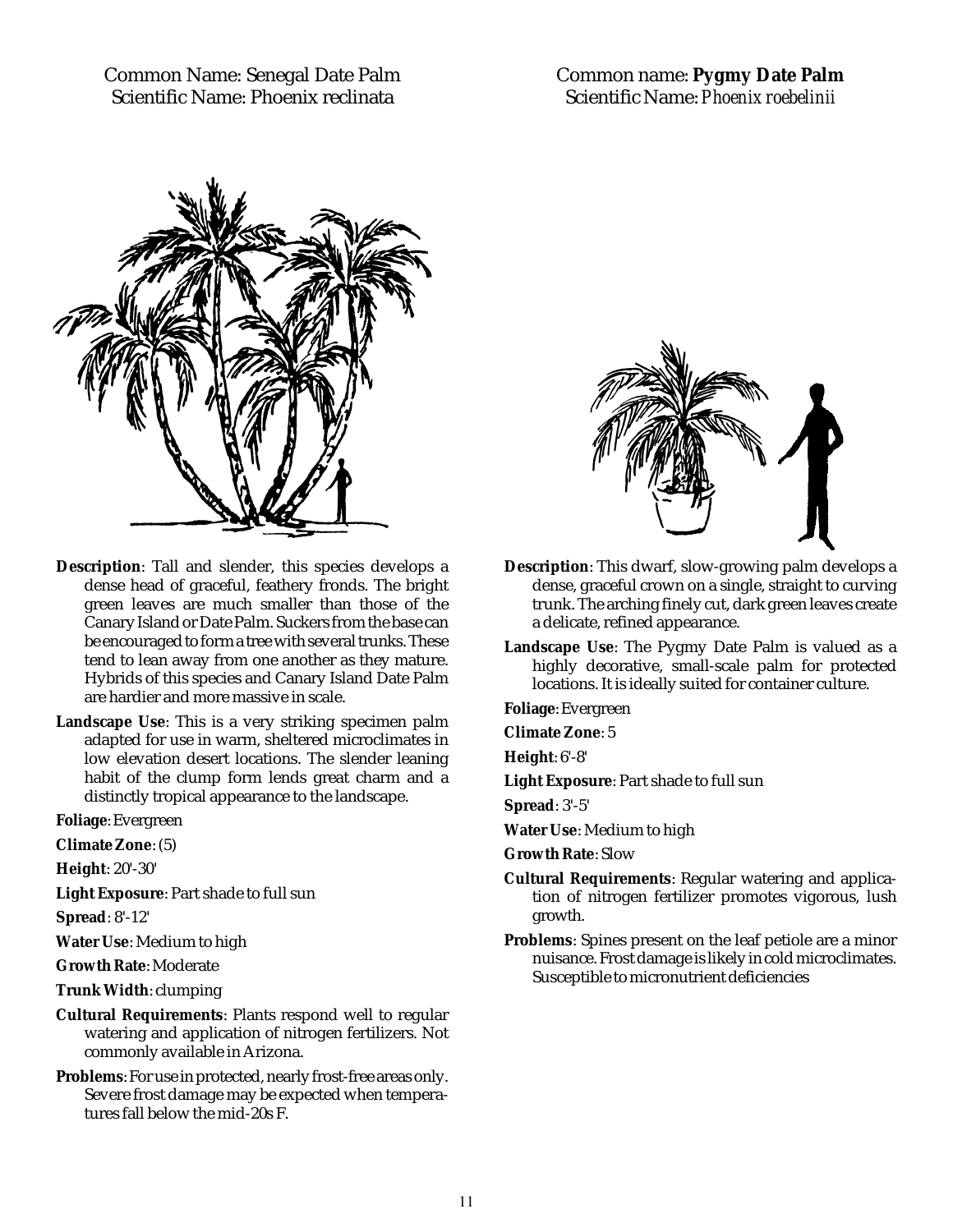### Common Name: **Mexican Blue Palm** Scientific Name: *Brahea armata*



- **Description**: Waxy, silvery-blue leaves arch gracefully from the erect columnar trunk of this striking palm. Faintly fragrant, creamy white flowers are arrayed on flower stalks 18 feet or more in length. Some consider it better appearing in youth since mature specimens develop a stockier trunk and the foliage has a less pronounced blue color.
- **Landscape Use:** This beautiful tree offers much versatility as a landscape palm or as a container subject. The attractive blue foliage makes a nice contrast with desert vegetation.

**Foliage**: Evergreen

**Climate Zone**: (4), 5

**Height**: 25'-30'

**Light Exposure**: Part shade, full or reflected sun

**Spread**: 6'-10'

**Water Use**: Low to medium

**Growth Rate**: Slow

**Trunk Width**: 3'+

**Cultural Requirements**: Mexican Blue Palm tolerates extremes of heat, cold, wind and a wide range of growing conditions. Regular, widely spaced irrigation is best.

**Problems**: None reported.





- **Description**: A robust, handsome palm similar to Mexican Blue Palm but faster growing and with less conspicuous flowers. Large, medium green leaves hold their color well through the winter and shed cleanly. Flowers appear on 4-5 foot long stalks and are followed by heavy clusters of small, black edible fruit.
- **Landscape Use**: This fan palm is excellent as a specimen, in groups, or as a container plant when young. It is more effective for smaller scale use than Washingtonias.

**Foliage**: Evergreen

**Climate Zone**: (4), 5

**Height**: 20'-30'

**Light Exposure**: Part shade, full or reflected sun

**Spread**: 8'-10'

**Water Use**: Low to medium

**Growth Rate**: Slow to moderate

**Trunk Width**: 2.5'-3'

**Cultural Requirements**: This species adapts to a wide variety of soil and cultural conditions. Deep, infrequent irrigation is best.

**Problems**: None recorded in Arizona.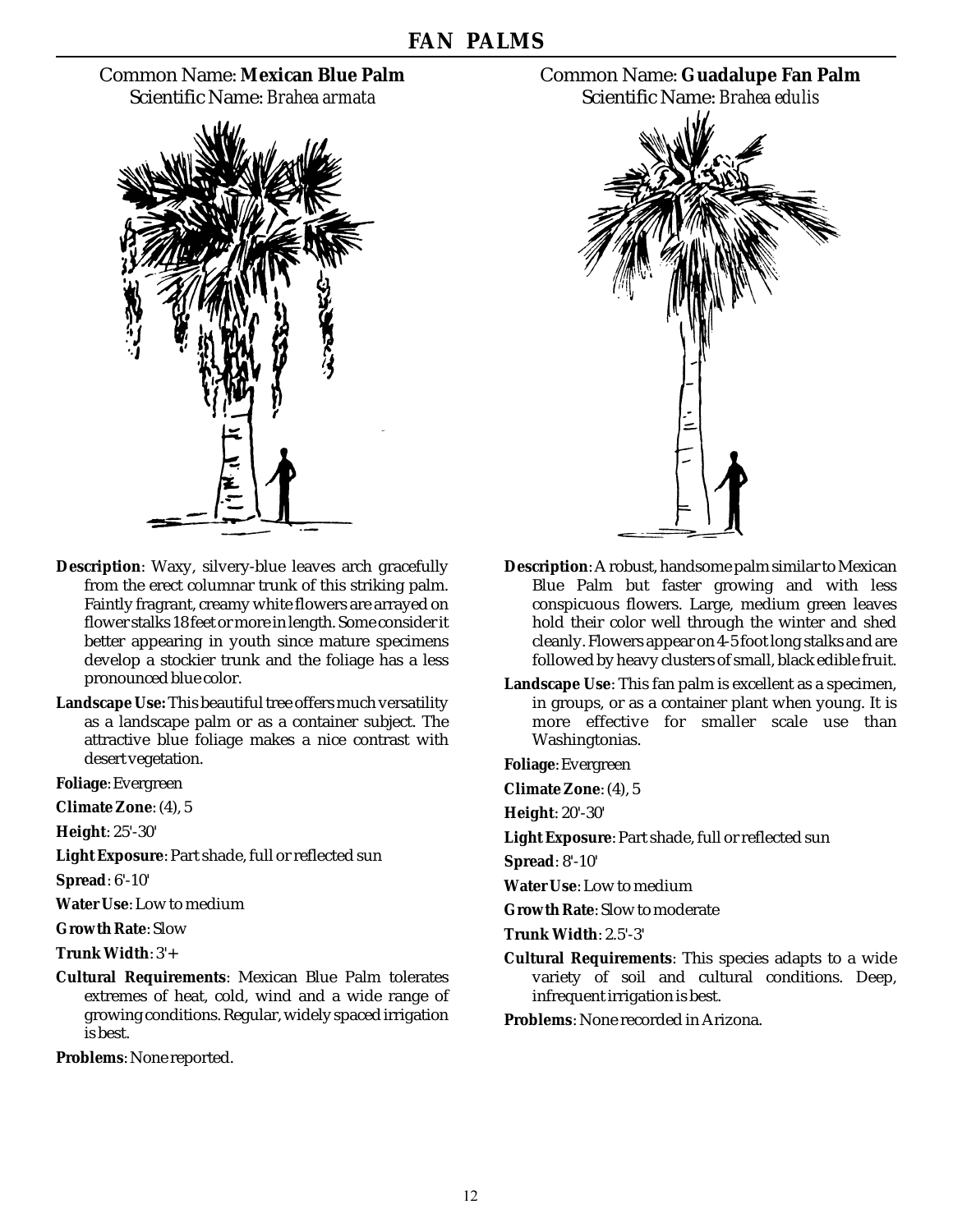#### Common Name: **Mediterranean Fan Palm** Scientific Name: *Chamaerops humilis*

Common Name: **Chinese Fountain Palm or Chinese Fan Palm** Scientific Name: *Livistona chinensis*



- **Description**: This slow grower is one of the most coldhardy of all palms. The distinctive fan-shaped fronds are composed of stiff, blue-green to gray-green leaflets. These eventually form a compact head at the end of each curved stem. In Arizona, the bushy, multitrunked type is the most commonly used form of this highly variable species.
- **Landscape Use**: The suckering habit eventually results in pleasing stem groupings and much landscape interest. This small palm makes a striking accent plant against architectural features. It is one of the best species for containers as well as for massing at the base of taller growing palms.

**Foliage**: Evergreen

**Climate Zone**: (4), 5

**Height**: 5'-15'

**Light Exposure**: Part shade to full sun

**Spread**: 5'-20'

**Water Use**: Low, medium or high

**Growth Rate**: Slow

**Trunk Width**: clumping

**Cultural Requirements**: Mediterranean Fan Palm survives much neglect but grows best in rich soil with ample water. Some pruning may be necessary to limit the number of stems and to remove old fronds.

**Problems**: None recorded in Arizona.



- **Description**: Chinese Fountain Palm develops a rounded fountain-like crown of graceful leaves atop a slender trunk. The shiny, bright green foliage forms a distinctive fringe of drooping leaf tips on mature plants. The large 3- to 5-foot fans are self-cleaning, leaving an attractive, leaf-scarred trunk.
- **Landscape Use**: A striking landscape specimen for warm winter areas. Tolerance of low light conditions makes it an excellent plant for indoor use when young. It is not commonly available in Arizona.

**Foliage**: Evergreen

**Climate Zone**: (4), 5

**Height**: 15'-25'

**Light Exposure**: Part shade

**Spread**: 10'-15'

**Water Use**: Medium to high

**Growth Rate**: Slow to moderate

**Trunk Width**: 1'-2'

**Cultural Requirements**: Afternoon shade is important in hot desert climates.

**Problems**: Frost damage is likely in cold microclimates.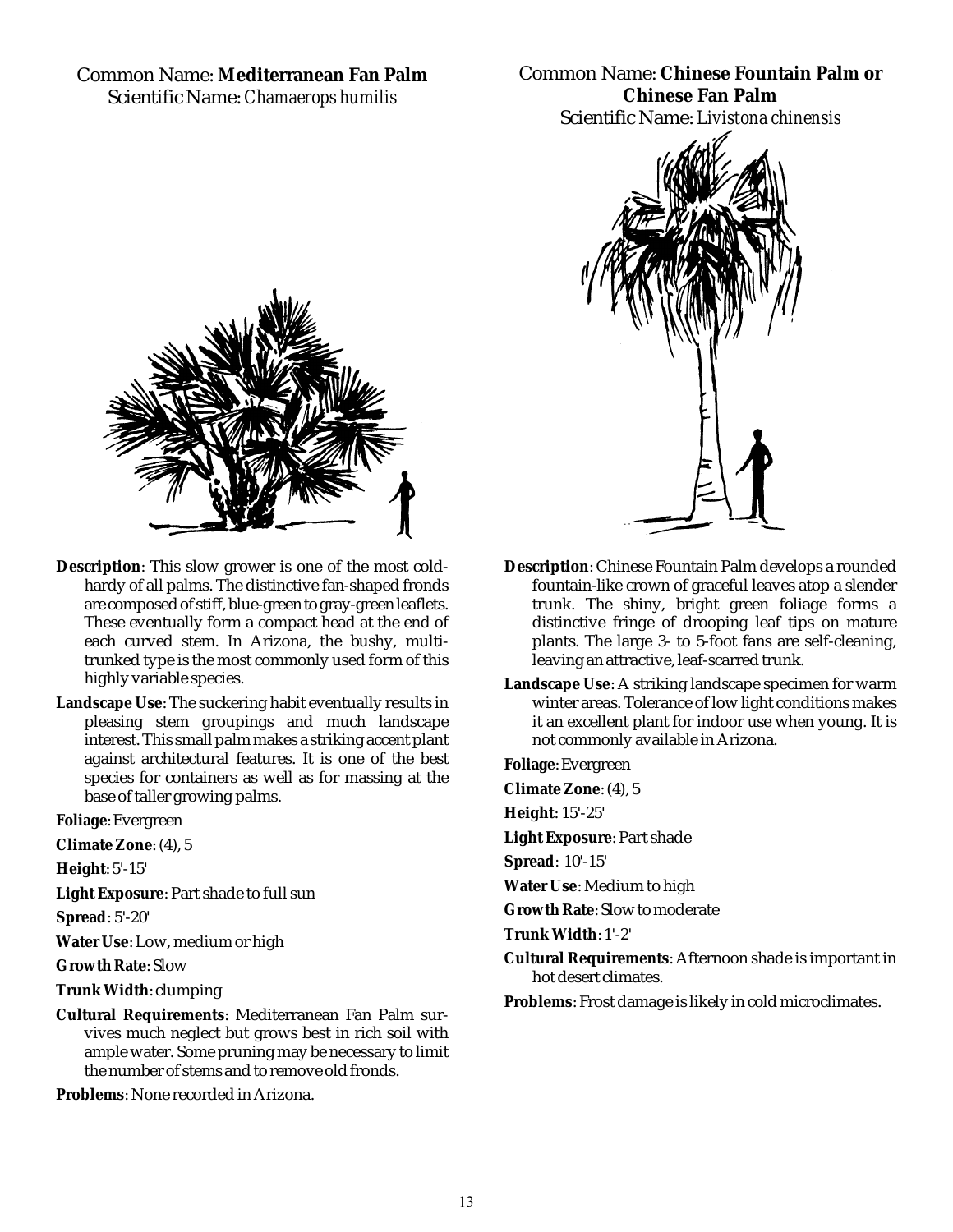# Common Name: **Sonoran Palmetto**

Scientific Name: *Sabal uresana*



Common Name: **Windmill Palm** Scientific Name: *Trachycarpus fortunei*



- **Description**: This picuresque fan palm is native to the canyons and tablelands of Sonora, Mexico. Young plants are particularly attractive forming a cluster of large bluish-green fans with deeply divided segments. With maturity, the blue color of the fans becomes less prominent and a fairly stout trunk develops.
- **Landscape Use**: The Sonoran Palmetto is excellent as a specimen, along avenues or in parks.

**Foliage**: Evergreen

**Climate Zone**: 4, 5

**Height**: 30'-40'

**Light Exposure**: Full sun

**Spread**: 15'-25'

**Water Use**: Low to medium

**Growth Rate**: Slow

**Trunk Width**: 2'-3'

**Cultural Requirements**: Once established, this palm is very cold hardy. Well drained soil is necessary for best growth.

**Problems**: Not commonly available in Arizona.

- **Description**: Windmill Palm is small, slow-growing and tolerant of both heat and cold. Fan-shaped leaves are displayed in a windmill-like fashion in a compact, regular head. The slender, upright trunk tapers inversely from top to bottom. Stubs of old fronds protrude from a shaggy covering of hairy, black fibers.
- **Landscape Use**: This semi-dwarf compact species is effective for tropical plantings, atriums and containers. It makes artistic pairs for an entryway, along a narrow walk or drive.

**Foliage**: Evergreen

**Climate Zone**: 4, 5

**Height**: 15'-25'

**Light Exposure**: Part shade to full sun

**Spread**: 6'-8'

**Water Use**: Medium to high

**Growth Rate**: Slow

- **Trunk Width**: 1'
- **Cultural Requirements**: Responds well to regular irrigation and fertilizer. Appearance is best when grown in the shelter of taller trees or on the east side of structures where the tree is shaded from afternoon sun. Occasional pruning is necessary for a neat appearance.
- **Problems**: Fronds may become tattered in high winds and tip-burn with reflected sun and heat.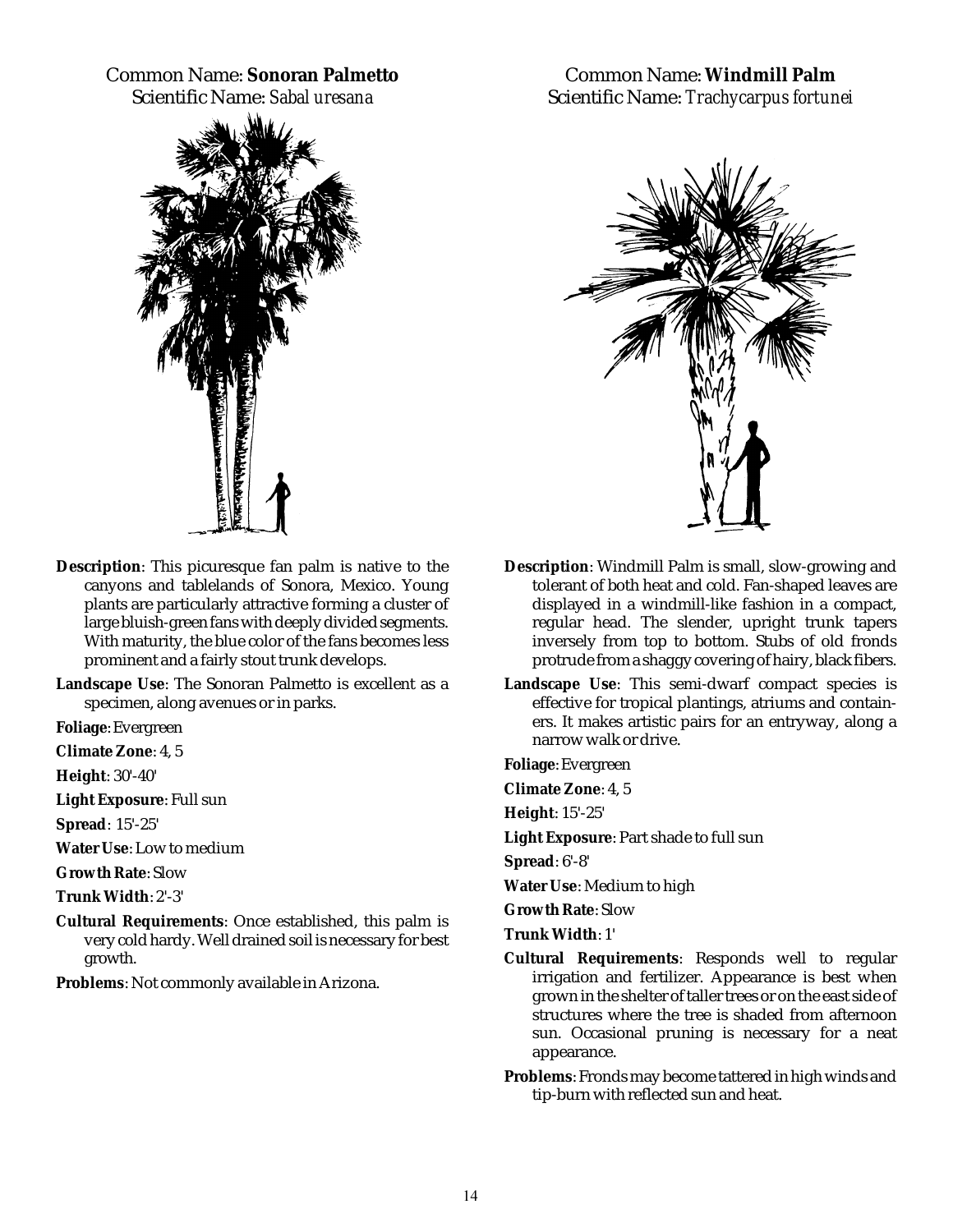Common Name: **California Fan Palm** Scientific Name: *Washingtonia filifera*



- **Description**: A powerful, stately palm whose heavy trunk supports a crown of large, fan-shaped leaves. Foliage stands erect and spreading on spiny petioles when young. With maturity, leaves droop to the smooth trunk forming a handsome thatch. The California desert type retains the dead fronds all the way to the ground unless trimmed. This species hybridizes easily with *W. robusta*, so that a large variation in appearance is possible, even from commercial sources.
- **Landscape Use**: The massive character of this palm tends to dominate small landscapes and small structures. The best use is as a street or park tree or a specimen in large-scale landscapes.

**Foliage**: Evergreen

**Climate Zone**: (3),4, 5

**Height**: 40'-60'

**Light Exposure**: Part shade to full sun

**Spread**: 15'-20'

**Water Use**: Low to medium

**Growth Rate**: Moderate to fast

**Trunk Width**: 4'-5'

- **Cultural Requirements**: Some drought tolerance is shown but prefers regular, infrequent, deep irrigation. Good soil drainage is important. Periodic grooming improves appearance. Fertilize annually in spring or summer.
- **Problems**: Thatch may harbor pests and be a fire hazard. Yearly trimming can be costly. Susceptible to bud rot and root knot nematodes.

Common Name: **Mexican Fan Palm** Scientific Name: *Washingtonia robusta*



- **Description**: This tall, graceful fast-growing palm is well adapted to Arizona's heat and low humidity. Bright green, fan-shaped leaves form a luxuriant but more compact head than California Fan Palm. The trunk flares at the base but tapers into a slender column above. The dry leaf thatch is not so uniform or attractive as that of the California Fan Palm. It may be removed or allowed to hang naturally, and oftenbreaks loose. This species hybridizes easily with *W. filifera*, so that a large variation in appearance is possible, even from commercial sources.
- **Landscape Use**: Planted as a street or park tree, lawn specimen and in groups for a tropical effect. Its height, form and ease of transplanting make it a popular landscape specimen to lend vertical scale to large spaces.

**Foliage**: Evergreen

**Climate Zone**: (4), 5

**Height**: 40'-100'

**Light Exposure**: Part shade to full sun

**Spread**: 10'-15'

**Water Use**: Low, medium or high

**Growth Rate**: Fast

**Trunk Width**: 2.5'-3'

- **Cultural Requirements**: Tolerance is shown to poor conditions but best growth occurs with good soil and regular irrigation. Occasional grooming is needed. Fertilize annually.
- **Problems**: Although often injured by winter cold, near the limits of its range this palm regrows a new head of leaves by midspring. Thatch usually breaks loose on tall trees. Somewhat more disease-resistant than other palms. Palm flower caterpillars are an occasional litter problem beneath the tree or in nearby structures. Avoid planting near power lines.